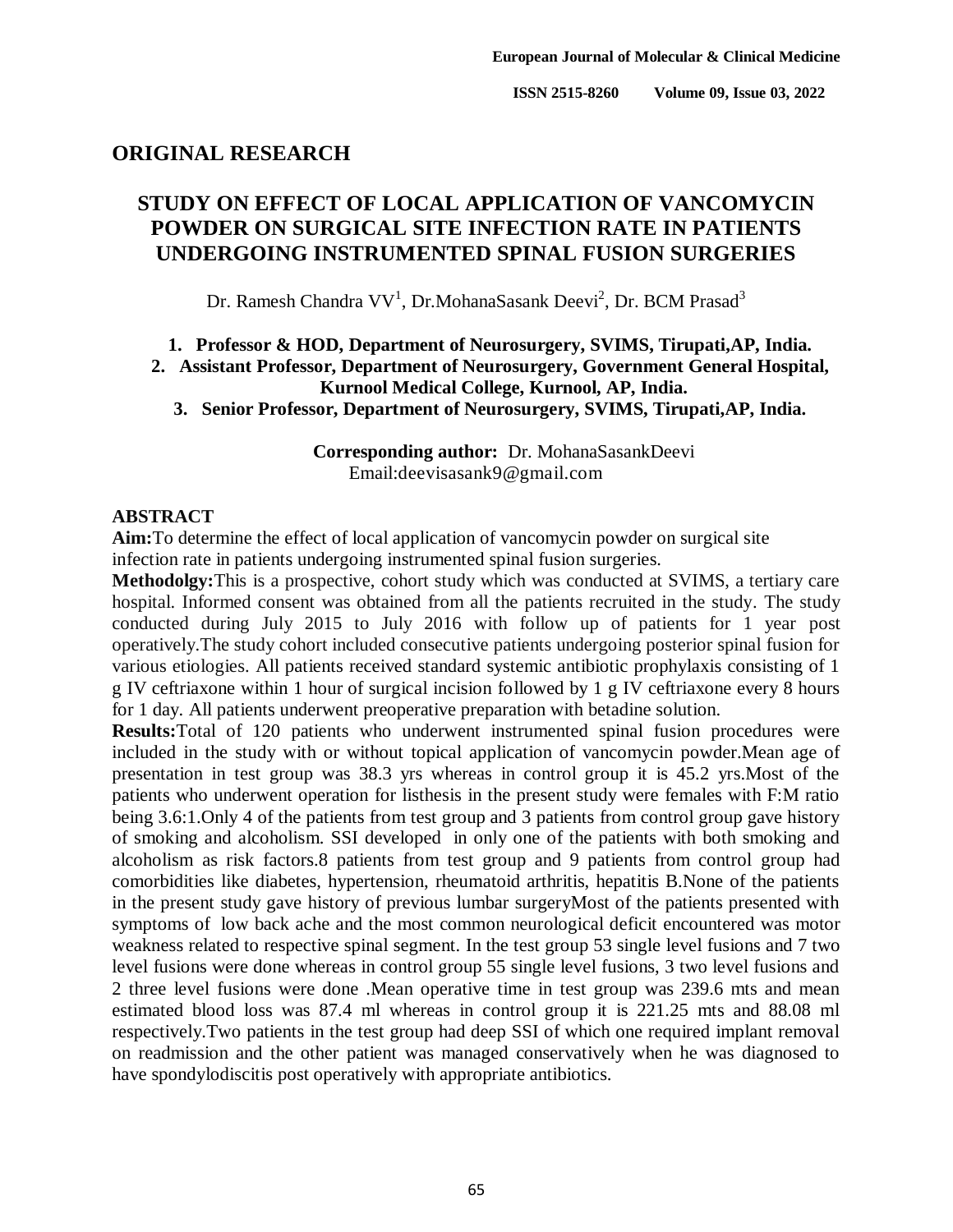**Conclusion:**In the present study topical application of vancomycin powder did not reduce the incidence of SSI and therefore we propose that further large volume studies are needed to authenticate the liberal use of its application in instrumented spinal fusion surgeries. **Keywords: Vancomycin, spondylodiscitis; spinal fusion surgeries; comorbidities**

#### **INTRODUCTION**

Wound infections are a common and preventable source of morbidity and healthcare expenditure in patients undergoing spine surgery. Postoperative spinal wound infection is a potentially devastating complication after spine procedures. Despite the development of prophylactic antibiotics and advances in operative technique and postoperative care, wound infection continues to compromise patients outcome after spinal surgery. This kind of infection places the patient at risk for pseudoarthrosis, adverse neurologic sequalae, chronic pain, deformity and even death.<sup>1</sup>

The incidence of Surgical site infections (SSI) varies according to several factors and it is estimated that between 0.5% and 18.8% of patients undergoing spinal surgery will suffer SSI, despite the application of conventional prevention strategies. <sup>1-2</sup>

Surgical site infections are categorised into superficial and deep infections as per CDC- centre for disease control and prevention.<sup>2</sup>

Besides the higher invasiveness, the use of instrumentation has an important role in the development of postoperative infections. Furthermore, it can cause local soft tissue irritation leading to inflammation and seroma formation that subsequently provides a fertile breeding ground for microorganisms to grow. Adherence of bacteria to the surface of implants is promoted by a polysaccharide biofilm called glycocalyx that acts as barrier against host defense mechanisms and antibiotics. Finally, metallosis from micromotion of the instrumentation leads to granuloma formation and provides yet another medium for bacterial colonization.<sup>3</sup>

Risks factors for infection after spinal surgery have been well-defined in numerous studies. Advanced patient age, obesity, malnutrition, prolonged surgical time, revision surgery, increased blood loss, smoking, use of instrumentation, and revision surgery are among the reported risk factors for increasing rates of deep infection.<sup>4</sup>

The effectiveness of additional intraoperative measures to reduce infection remains unclear. While perioperative antibiotic prophylaxis as a means of lowering infection rates after spinal surgery has been well described, there is a paucity of literature with respect to other adjunct

measures to prevent spinal surgery postoperative infection.<sup>5</sup>

Diluted povidone–iodine has been demonstrated in two separate case-controlled studies to reduce the rate of postoperative spine infections when used for wound irrigation. There is no currently compelling evidence in the literature to support the role of antibiotic solutions used as wound irrigation substitutes.

The local delivery of antibiotics to surgical wounds remains attractive as these wounds may be difficult to penetrate with systemic antibiotic therapy because of local tissue ischemia, seroma and hematoma. The application of vancomycin in the form of unreconstituted powder within the surgical site represents an innovative trend for the prevention of SSI and is increasingly gaining supporters among spinal surgeons due to its low cost, extensive availability, ease of application, good safety profile.

Therefore the present study aims to determine the effect of local application of vancomycin powder on reducing the infection rate among patients undergoing instrumented spinal fusion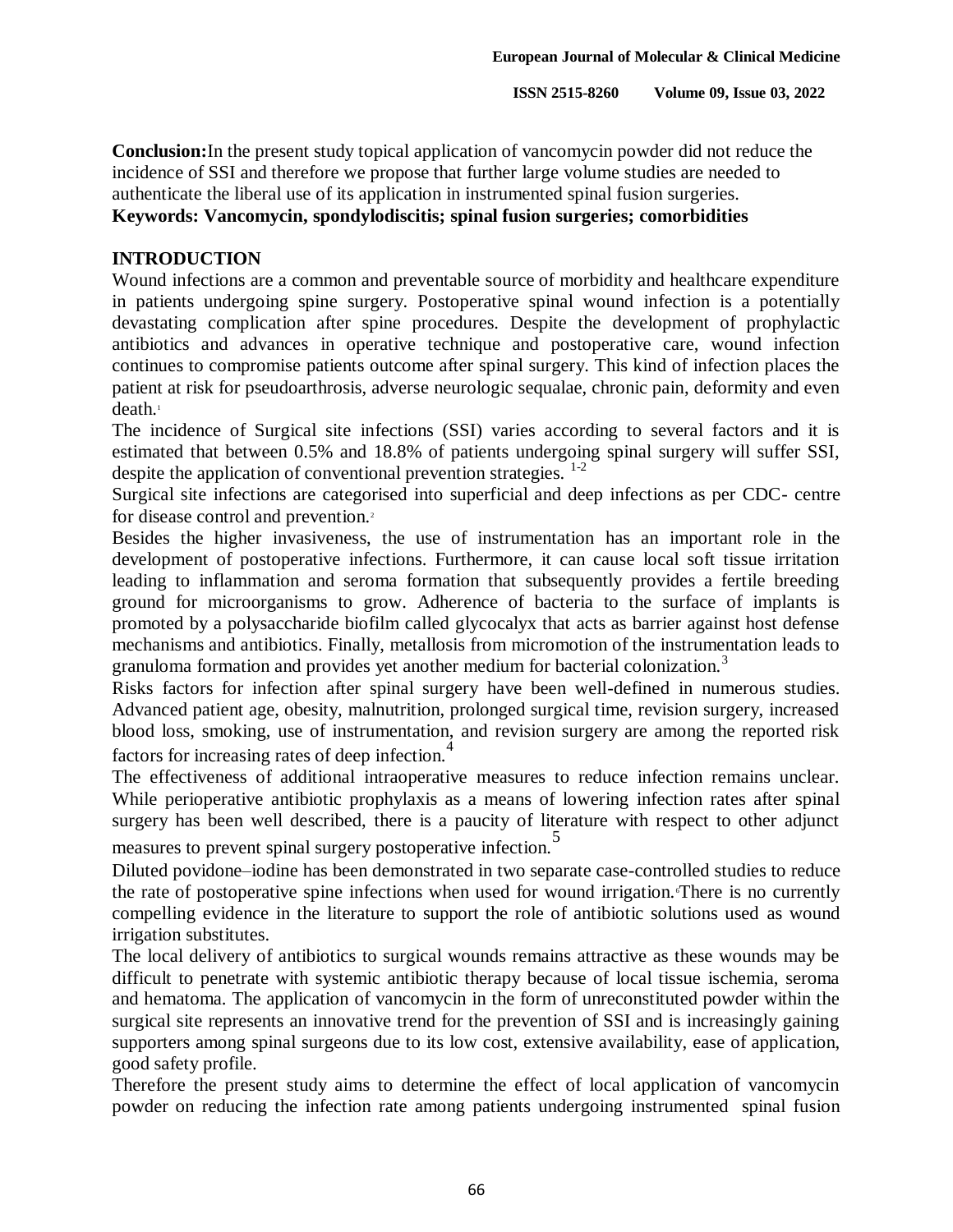surgeries by comparing patients who did and did not receive local application of vancomycin powder at the surgical site,in addition to standard intravenous (IV) antibiotic prophylaxis.

# **AIMS AND OBJECTIVES**

1. To determine the effect of local application of vancomycin powder on surgical site infection rate in patients undergoing instrumented spinal fusion surgeries.

### **INCLUSION CRITERIA**:

- 1. Hemodynamically stable
- 2. Age  $> 18$  yrs
- 3. Patients undergoing instrumented spinal fusion surgeries.

### **EXCLUSION CRITERIA**:

Patients with presence of

- 1. Sepsis
- 2. Active infection
- 3. Open or penetrating spinal injury
- 4. Known allergy to vancomycin
- 5. Previous surgery in operative site
- 6. History of radiation therapy at surgical site
- 7. Immunocompromised status

## **MATERIALS AND METHODS**

This is a prospective, cohort study which was conducted at SVIMS, a tertiary care hospital. Informed consent was obtained from all the patients recruited in the study.

#### **Duration of the study**:

July 2015 to July 2016 with follow up of patients for 1 year post operatively.

The study cohort included consecutive patients undergoing posterior spinal fusion for various etiologies. All patients received standard systemic antibiotic prophylaxis consisting of 1 g IV ceftriaxone within 1 hour of surgical incision followed by 1 g IV ceftriaxone every 8 hours for 1 day. All patients underwent preoperative preparation with betadine solution.

All the patients recruited in the study were randomized into test and control groups. The patients under test group received local vancomycin before closing the wound 50% dose above the deep lumbar fascia and 50% dose below the fascia after ensuring that the bone graft or dura mater was not exposed in addition to standard intravenous antibiotic prophylaxis.

For surgeries involving 3 contiguous segments or less 500mg of vancomycin was applied whereas for more than 3 contiguous segments 1gm was applied. The patients in control group received standard intravenous (IV) antibiotic prophylaxis only.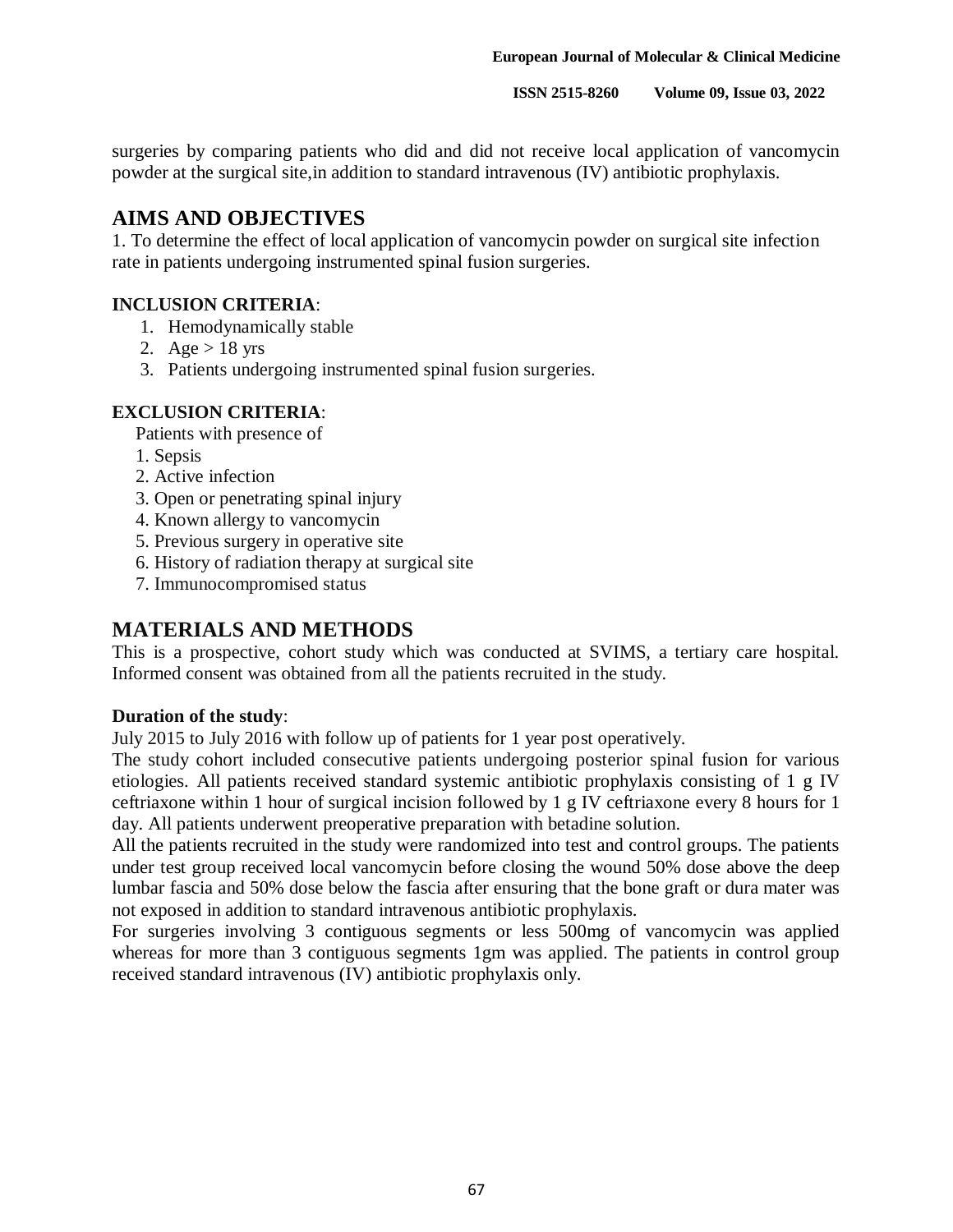

Figure 2: Application of vancomycin powder at the surgical site (subcutaneous and subfascial) before the wound closure

The wounds were closed with absorbable sutures for the fascia, subcutaneous layers and with staples for the skin. After skin closure, the incision was cleaned with betadine solution, and a sterile dressing will be applied.

Surgical drain was kept and maintained until the drainage volume less than 30 cc, and regular dressings were done until the stitches were removed.

The clinical demographics (age and gender), data on coexisting chronic diseases (diabetes, hypertension, and tuberculosis), history of tobacco use, and operative time for each patient are obtained from clinical data and the estimated blood loss, number of levels fused, were obtained from the operative data respectively.

All the patients were followed post operatively for 3 months and the frequency of follow up is for every 4 weeks. Clinical examination of surgical site wound is done for all patients on follow up visits. The patients who were found to have surgical site infections are adviced for complete hemogram including inflammatory markers (ESR,CRP),culture sensitivity of discharge, diagnostic imaging (MRI/contrast CT) and were treated accordingly by regular wound dressings and wound debridement.

Randomization sequence was generated before the start of the study by a computer generated set of random numbers. Treatment allocation was done by "opaque sealed envelope method". Randomization was done in block of 20 (10 each in test and control groups respectively).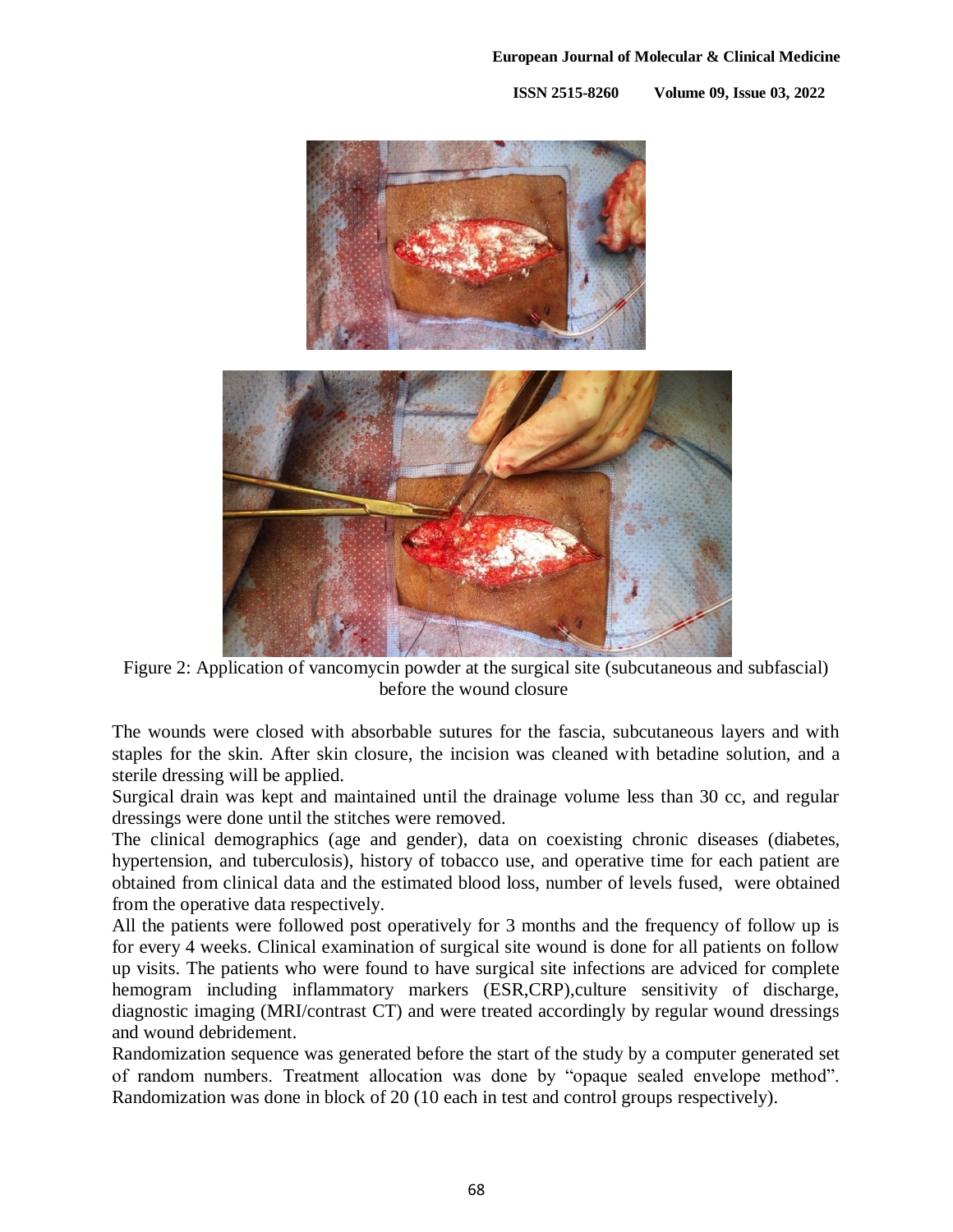#### **SAMPLE SIZE CALCULATION**:

Using 95% confidence interval and 5% margin of error, the sample size required was 118 (n) (www.calculator.net/sample size calculator). For logistic reasons sample size taken was 120 with 60 in arm A and 60 in arm B.

#### **STATISTICAL ANALYSIS**:

All continuous variables were described as means +/- SD and categorical variables were described as percentages.

Statistical analysis was performed using SPSS-20 for windows.

Fischers exact chi square test was used for comparing categorical variables.

Relationship between quantitative variables was assessed with Pearsons correlation and wherever appropriate students t test was used.

#### **ETHICAL ISSUES**:

The identity of the patient and his/her family was not revealed and an informed written consent was taken from each of them. The intraoperative administration of vancomycin powder is not a standard practice and the cost for vancomycin powder will not be paid by the patient and is availed from SBAVP scheme.

## **RESULTS**

### **I. AGE DISTRIBUTION:**

Mean age of presentation in test group was 38.3 yrs (range : 29-65 yrs) and in control group was 45.2 yrs (range : 25-69 yrs).

| Tubic II Hec Distribution |                                         |    |  |
|---------------------------|-----------------------------------------|----|--|
| <b>AGE</b>                | <b>VANCOMYCIN GROUP   CONTROL GROUP</b> |    |  |
| 21-30                     |                                         |    |  |
| $31 - 40$                 |                                         | 18 |  |
| $41 - 50$                 | 24                                      | 24 |  |
| 51-60                     | 19                                      | 14 |  |
| -60                       |                                         |    |  |

**Table 4: Age Distribution**

In the present study , the female to male ratio was 3.6:1 (94 females, 26 males).

#### **Table 5: Sex Distribution**

|        | SEX DISTRIBUTION   VANCOMYCIN GROUP   CONTROL GROUP |    |
|--------|-----------------------------------------------------|----|
| Male   |                                                     |    |
| Female | 48                                                  | 46 |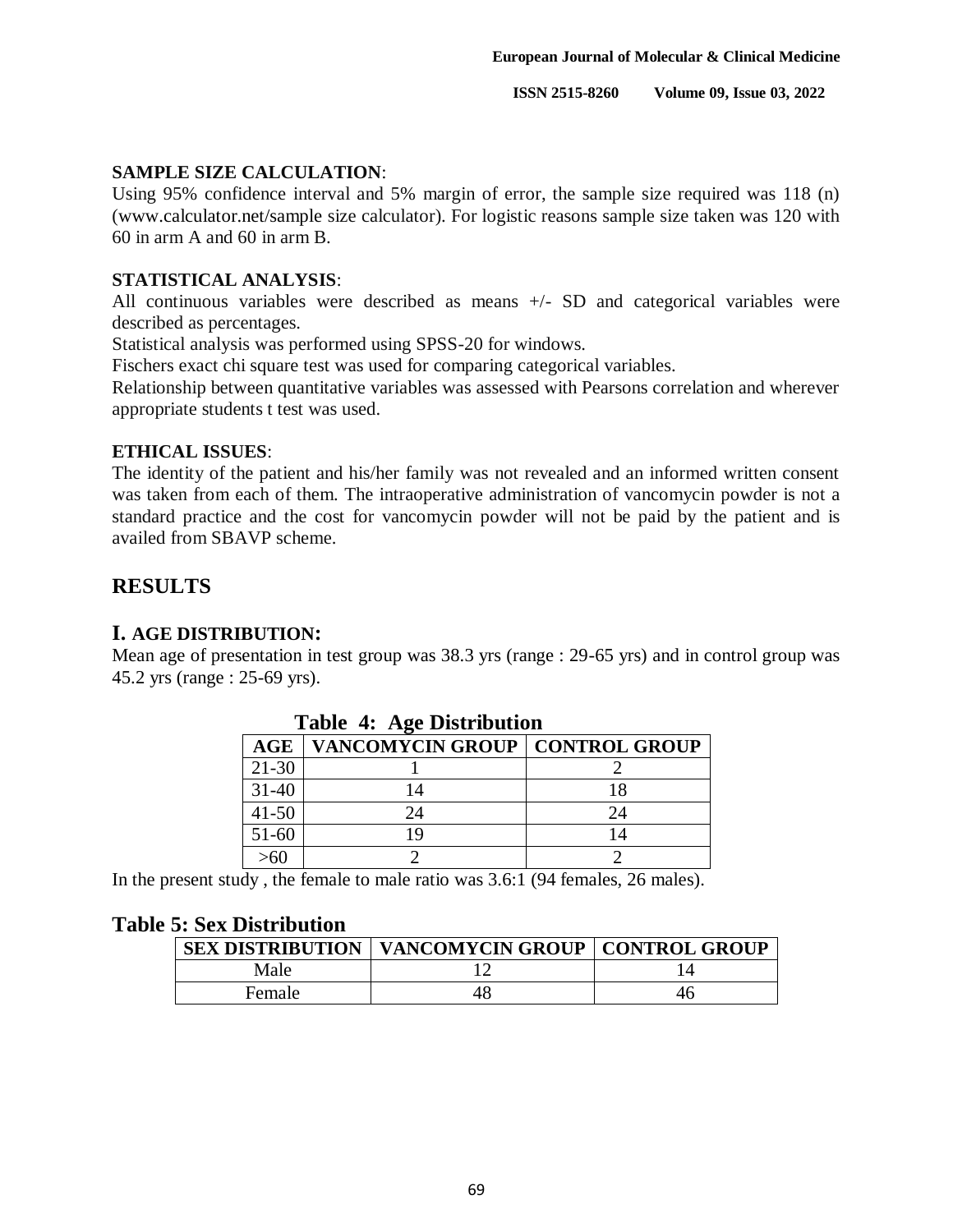### **RISK FACTORS: 1. TOBACCO USE:**

## **Table 6: Tobacco Use**

|     | <b>GROUP</b> | <b>TOBACCO USE   VANCOMYCIN   CONTROL GROUP</b> |
|-----|--------------|-------------------------------------------------|
| Yes |              |                                                 |
| No. |              |                                                 |

 Seven out of one hundred and twenty patients had tobacco use in form of smoking as a modifiable risk factor.

# **2. ALCOHOLISM:**

Only 5 of the patients were habituated to alcohol in the present study ,three from test group and two from control group.

### **Table 7: Alcoholism**

|      | ALCOHOL USE   VANCOMYCIN GROUP   CONTROL GROUP |  |
|------|------------------------------------------------|--|
| Y es |                                                |  |
|      |                                                |  |

### **HYPERTENSION:**

10 out of 120 patients had hypertension, 5 each in test and control groups and the blood pressures were well normalised before operation in all the patients.

## **Table 8: Hypertension**

|      | <b>HYPERTENSION   VANCOMYCIN GROUP   CONTROL</b> | <b>GROUP</b> |
|------|--------------------------------------------------|--------------|
| Y es |                                                  |              |
|      |                                                  |              |

### **DIABETES MELLITUS (DM):**

Only 5 out of 120 patients had DM and the blood sugars were normalised in all the patients before taking up for surgery.

### **Table 9: Diabetes mellitus (DM)**

| DM   | <b>VANCOMYCIN GROUP   CONTROL GROUP</b> |  |
|------|-----------------------------------------|--|
| r es |                                         |  |
|      |                                         |  |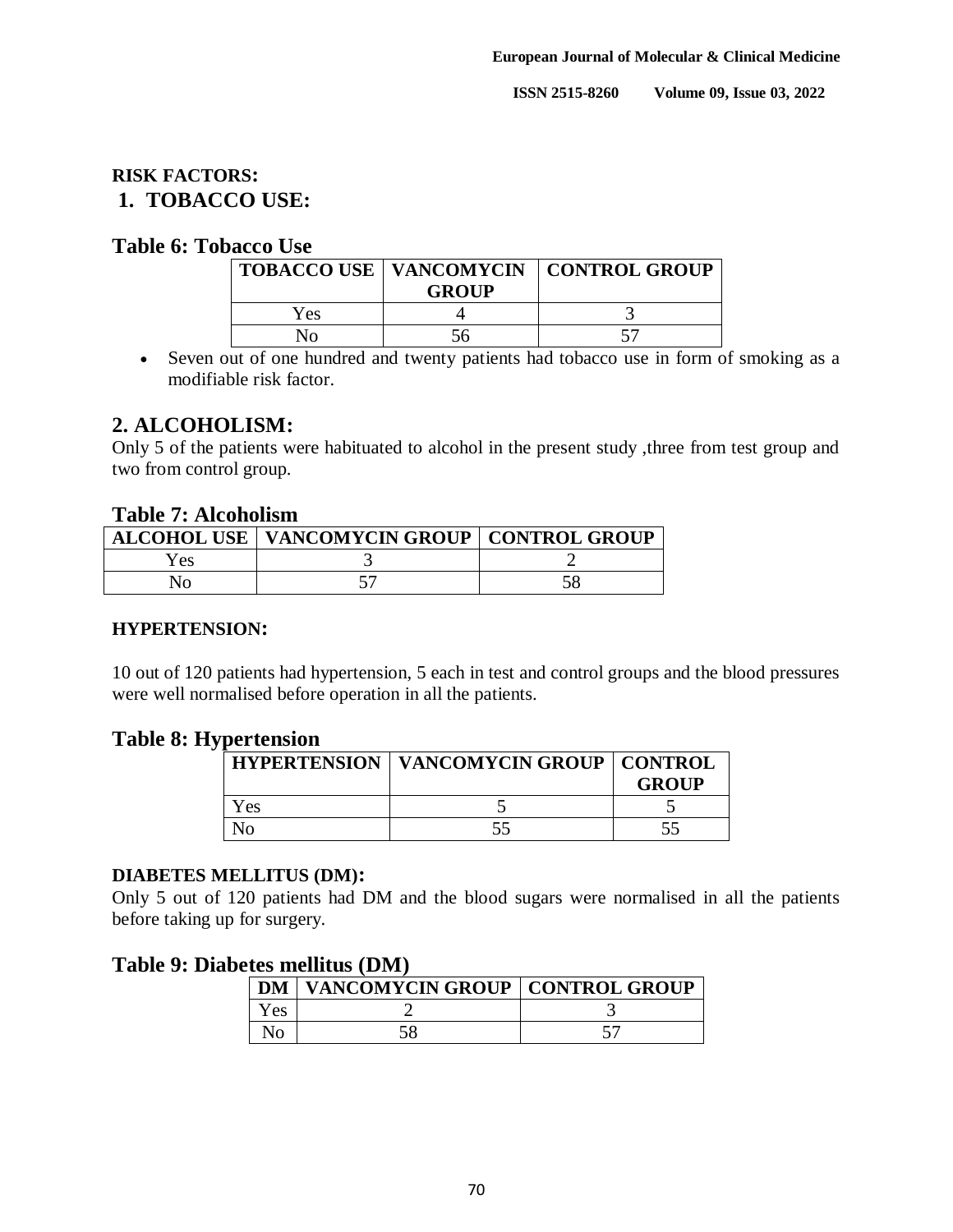#### **PREVIOUS LUMBAR SURGERY:**

None of the patients underwent prior lumbar surgery and so reoperation as the risk factor for SSI was not considered in the present study.

### **6. OTHER RISK FACTORS:**

The following table gives information about non modifiable risk factors like tuberculosis, rheumatoid arthritis and hepatitis B .

One each in the control group had tuberculosis and rheumatoid arthritis respectively whereas one patient in the treatment group was found to be having hepatitis B.

None of the patients with these risk factors developed SSI.

| <b>RISK FACTOR</b> | <b>VANCOMYCIN GROUP   CONTROL GROUP</b> |  |
|--------------------|-----------------------------------------|--|
|                    |                                         |  |
| <b>HBSAG</b>       |                                         |  |
|                    |                                         |  |

## **Table 10: Non Modifiable Risk Factors**

# **CLINICAL FEATURES :**

Most of the patients in the present study complained of low back ache and the most common neurological deficit encountered was motor weakness related to respective spinal segment.

### **Table 11: SYMPTOMS**

| <b>SYMPTOMS</b>          | <b>VANCOMYCIN GROUP   CONTROL GROUP</b> |  |
|--------------------------|-----------------------------------------|--|
| <b>PAIN</b>              |                                         |  |
| <b>WEAKNESS</b>          |                                         |  |
| <b>SENSORY</b>           |                                         |  |
| <b>BLADDER AND BOWEL</b> |                                         |  |

## **Table 12: SIGNS**

| <b>SIGNS</b>           | <b>VANCOMYCIN GROUP   CONTROL GROUP</b> |    |
|------------------------|-----------------------------------------|----|
| <b>MOTOR DEFICIT</b>   |                                         | 28 |
| <b>SENSORY DEFICIT</b> |                                         |    |
| $MOTOR + SENSORY$      |                                         |    |
| NO DEFICIT             |                                         |    |

The results related to the neuronal deficits were not statistically significant as the p value obtained was 0.4418 with chi square test.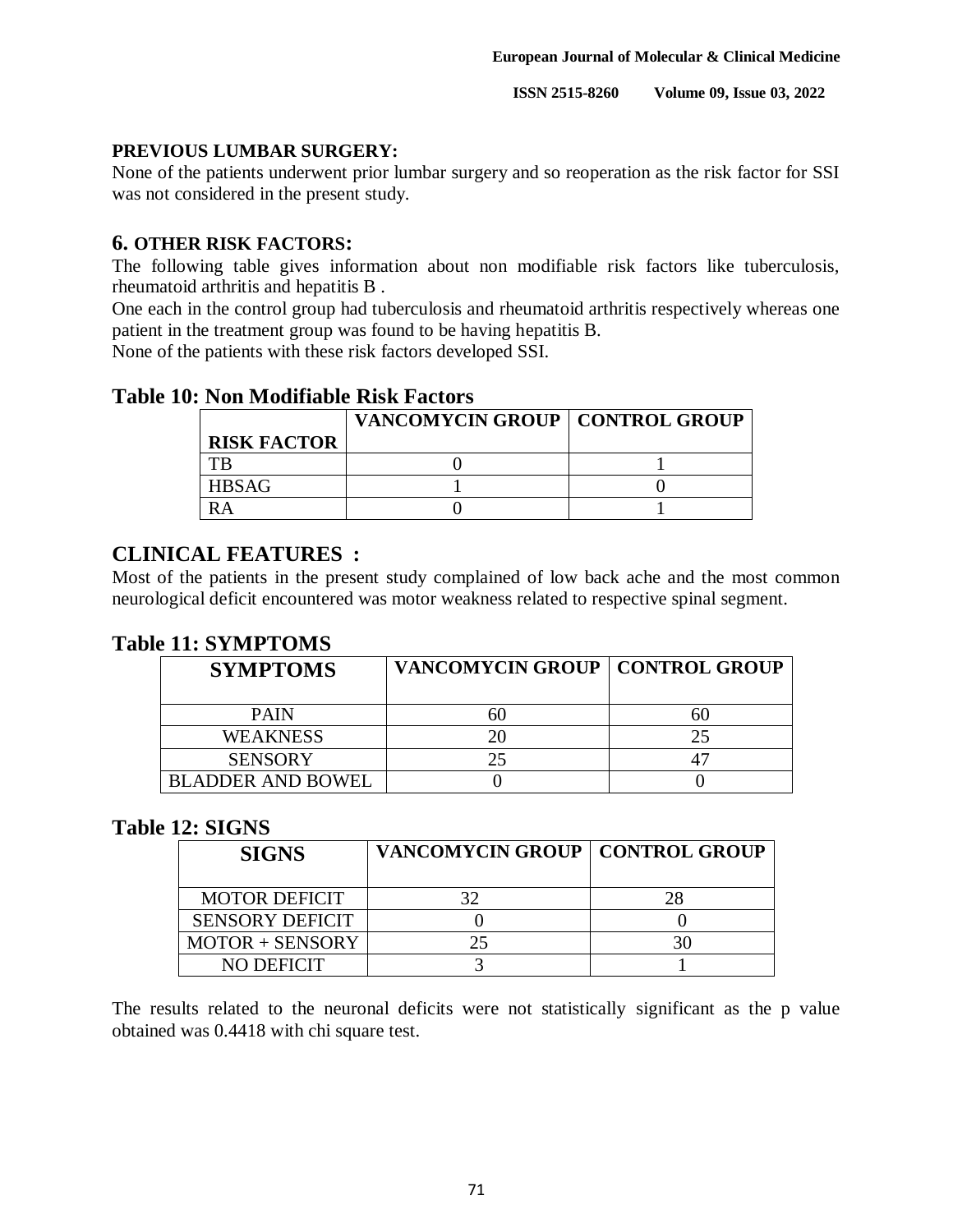## **V. Levels of fusion:**

In the test group 53 single level fusions and 7 two level fusions were done whereas in control group 55 single level fusions, 3 two level fusions and 2 three level fusions were done.

Number of levels of fusion did not influence the development of SSI as they were all noticed in single level fusion surgeries.

# **Tab 13: LEVELS OF FUSION**

| <b>NUMBER</b>       | <b>GROUP</b> | VANCOMYCIN   CONTROL GROUP |
|---------------------|--------------|----------------------------|
| <b>SINGLE LEVEL</b> | 53           | 55                         |
| <b>TWO LEVEL</b>    |              |                            |
| <b>THREE LEVEL</b>  |              |                            |

# **TABLE 14 : LEVEL OF FUSION**

| Level of fusion           | <b>VANCOMYCIN</b> | <b>CONTROL GROUP</b> |
|---------------------------|-------------------|----------------------|
|                           | <b>GROUP</b>      |                      |
| $L3-4$                    |                   |                      |
| $L4-5$                    |                   | 36                   |
| $L5-S1$                   | 18                | 14                   |
| $L3-4,L4-5$               |                   |                      |
| $L4 - 5, L5 - S1$         |                   |                      |
| $L3-4$ , $L4-5$ , $L5-S1$ |                   |                      |

P value obtained for the above factor was not significant statistically  $(P=0.3782)$  as the number of levels of fusion were not related to the development of SSI.

## **VI. ESR AND CRP LEVELS:**

Post-operative ESR and CRP levels showed a wide range i.e,  $4-120 \text{ mm}/1 \text{st}$  hr and  $\leq 6 - 24 \text{ mg}/1$ in both the groups but the increase and decrease in these values were not clinically and statistically significant.

TABLE 15 : TOTAL WBC COUNTS, ESR AND CRP VALUES:

| Factor (Mean)       | Present study |              | P value       |
|---------------------|---------------|--------------|---------------|
| TOTAL COUNT (WBC)   |               | TEST CONTROL |               |
| <b>PREOPERATIVE</b> | 10745         | 12303        | $0.872$ (NS)  |
| POD <sub>3</sub>    | 11191         | 12820        | $0.535$ (NS)  |
| ESR (MM/HR)         |               |              |               |
| <b>PREOPERATIVE</b> | 26.39         | 19.96        | $0.682$ (NS)  |
| POD <sub>3</sub>    | 20.49         | 22.07        | $0.564$ (NS)  |
|                     |               |              |               |
| $CRP$ (MG/L)        |               |              |               |
| <b>PREOPERATIVE</b> | 11.01         | 11.68        | 0.467<br>(NS) |
| POD <sub>3</sub>    | 12.98         | 12.82        |               |
|                     |               |              | 0.382         |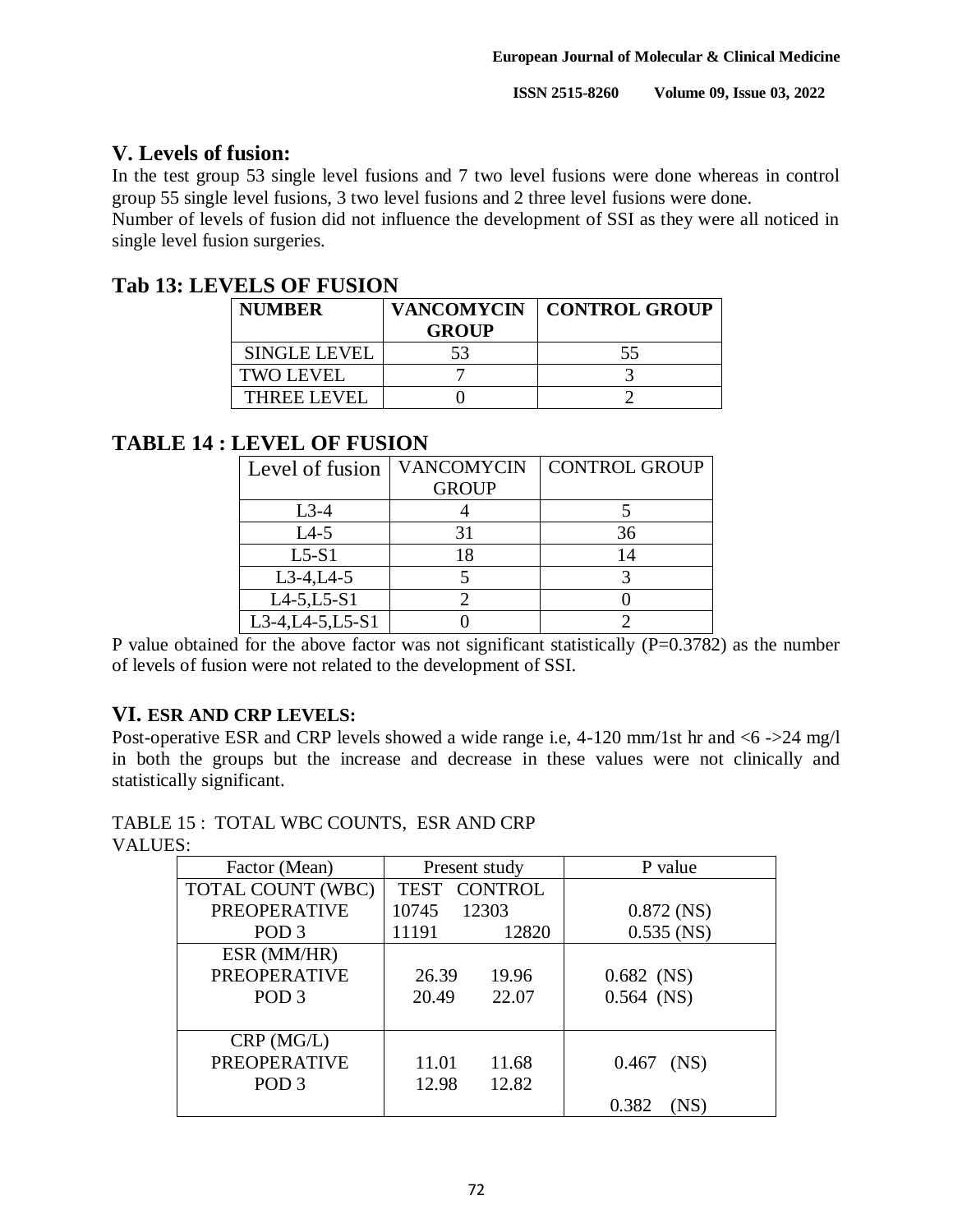The patients who developed SSI in the present study had elevated ESR and CRP levels at the time of their presentation which were normalised after appropriate treatment.

| A WAJAY A UT ATAVWAA UN'UA WUATU WAAAN WAA |                                   |                                |               |  |  |  |
|--------------------------------------------|-----------------------------------|--------------------------------|---------------|--|--|--|
| <b>RESULT</b>                              | <b>VANCOMYCIN</b><br><b>GROUP</b> | <b>CONTROL</b><br><b>GROUP</b> | p VALUE       |  |  |  |
| Surgical site infection, $n$ (%)           |                                   |                                |               |  |  |  |
| Mean operation time, min                   | $239.6 \pm 24.71$                 | $221.25 \pm 26.31$             | $0.0002$ (NS) |  |  |  |
| Estimated blood loss (EBL)                 | 87.4                              | 88.08                          | $0.8762$ (NS) |  |  |  |
| mL                                         |                                   |                                |               |  |  |  |

#### **Table 16: Mean operative time and EBL:**

Mean operative time for both the groups were found to be insignificant by paired t test. There was no significant correlation between mean operative time, EBL and development of SSI in the present study.

#### **VII.** FOLLOW UP :

The mean duration of follow up was 1 year 3 months ( $range: 1 year - 1.6 yrs$ )

### **Table 17 : SSI RATE**

| CCI                    | <b>VANCOMYCIN GROUP</b> | <b>CONTROL GROUP</b> |
|------------------------|-------------------------|----------------------|
| <b>SUPERFICIAL SSI</b> |                         |                      |
| <b>DEEP SSI</b>        |                         |                      |

The p value for SSI incidence in this study was 0.5620 by Z test for proportion.

This implies that the incidence of SSI in test group might be an incidental finding due to low sample size and further large volume studies are needed to know the efficacy of topical vancomycin powder in reducing the SSI**.**

During follow up two of the patients in test group presented with recurrence of low back ache 8 months and 1 month after operation respectively.

The first patient presented with severe low back ache with numbness of both lower limbs. He was diagnosed to have deep SSI and implant removal was done by reoperation The organisms isolated from the surgical cultures (pus) on reoperation in the first case was staphylococcus aureus and staphylococcus hemolyticus both being sensitive to antibiotic Linezolid which was administered in time. Post operatively patient gradually improved by his symptoms and he was on regular follow up till date with no further complications.

The other patient who developed SSI in test group presented with severe low back ache one month after surgery and his ESR levels were elevated .Patient was started on empirical antibiotic therapy (Linezolid) for which pain was subsided and patient was on regular follow up till date without other complications.

One of the patients from control group presented with surgical site discharge one month after operation . This patient was diagnosed to have superficial SSI and was managed by regular dressings with appropriate antibiotics.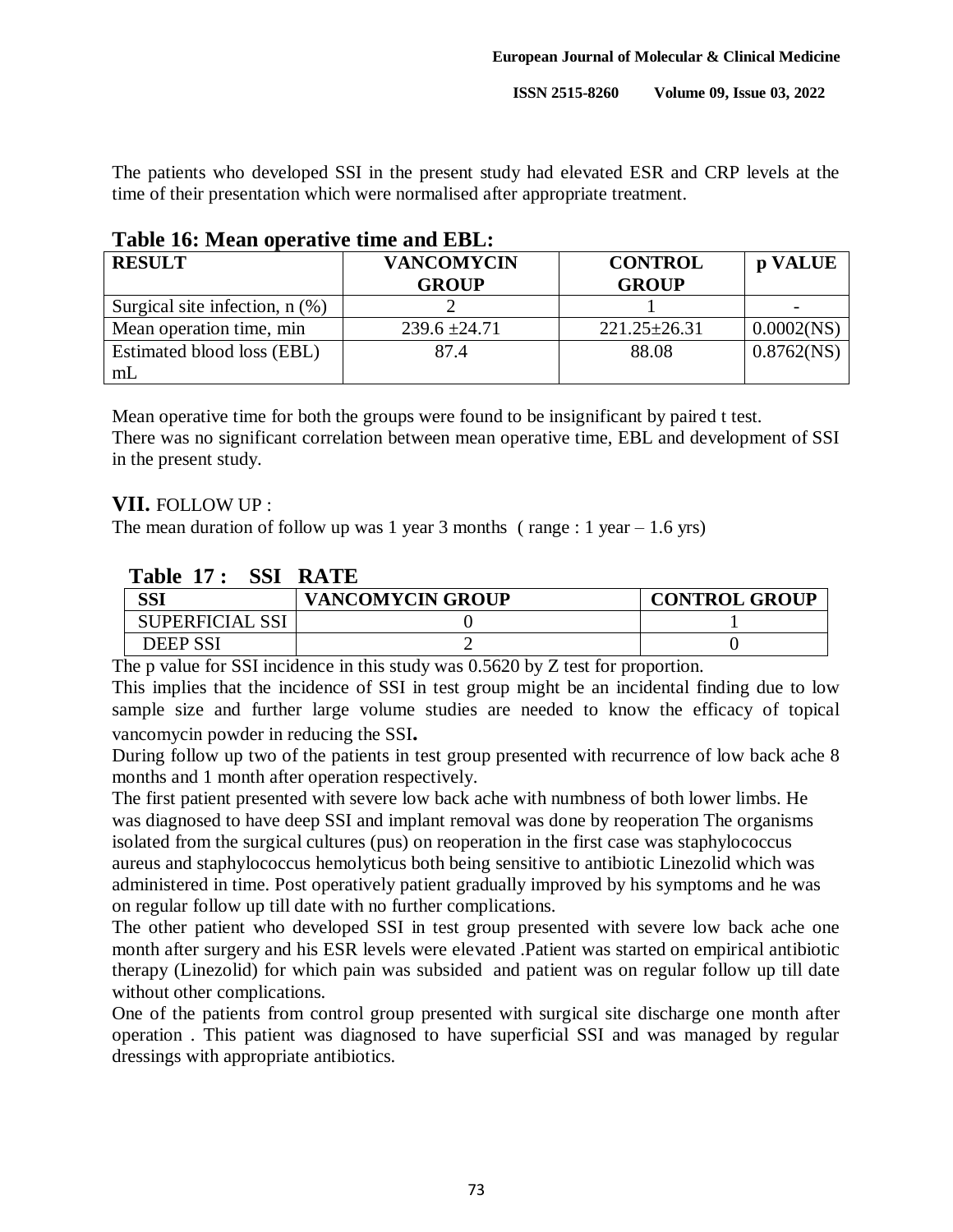

**Figure 1 : Clinical picture of deep SSI**







**Fig 13: Intraoperative picture of deep SSI showing implant removal**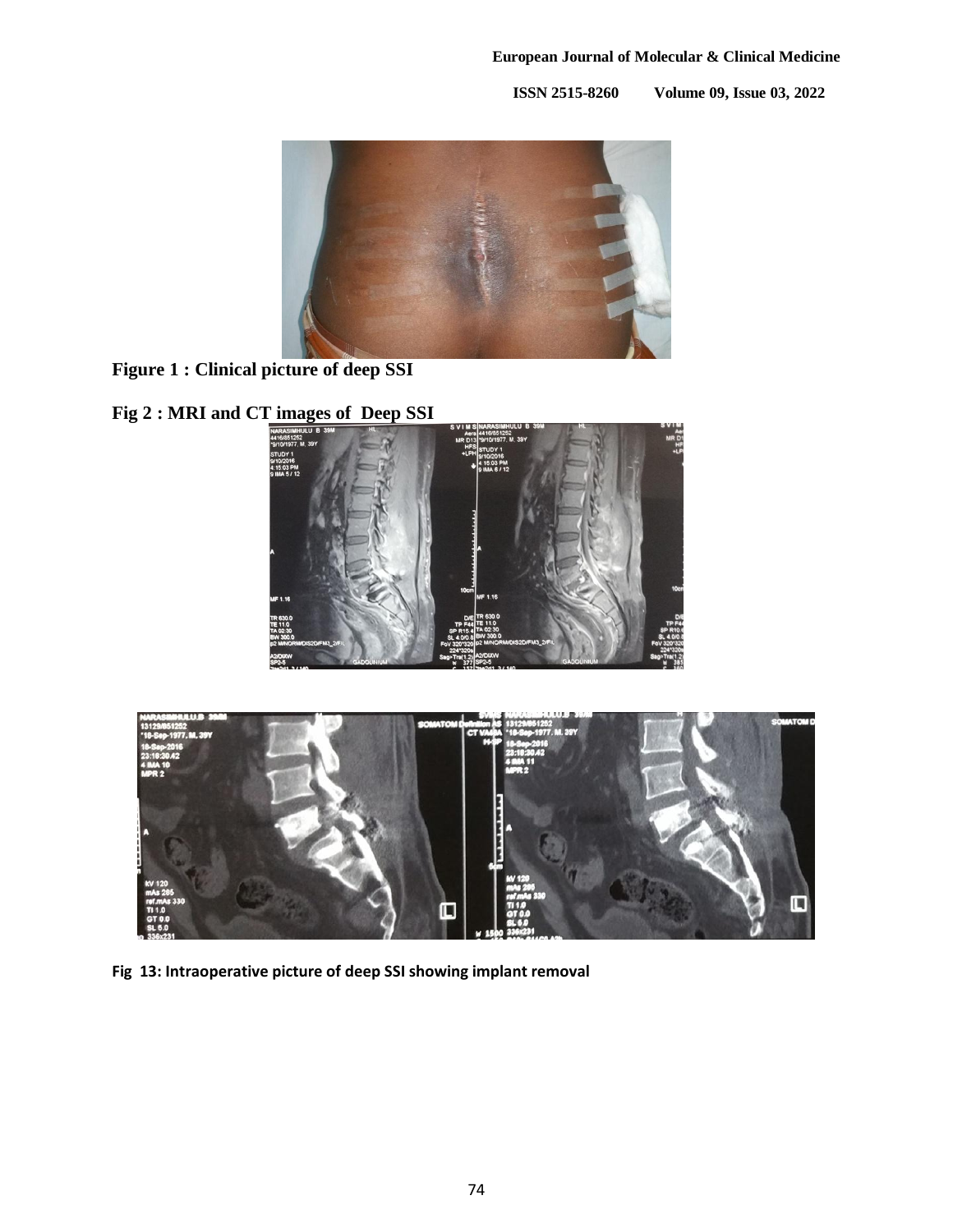

**Fig 4: Postoperative picture showing healed wound DISCUSSIONS**

Our study was intended to evaluate the use of topical application of vancomycin powder in reducing SSI in instrumented spinal fusion surgeries.

Number of patients enrolled in the present study was 120 which was near similar to the study conducted by Molinari et  $al^8$ 

The present study showed a female predominance with a ratio of 3.6:1.A similar predominance was observed in the study conducted by Heller et al.<sup>6</sup>

In the present study mean age of the patient in the present study was 41.7 yrs which was less when compared to studies conducted by Caroom et al  $(57.6 \text{ yrs})^{12}$ In the present study the association of preoperative risk factors (DM, HTN,smoking,alcohol) in development of SSI doesn't seem to be significant as most of the patients with these risk factors did not develop SSI and only one patient with such infection had both smoking and alcoholism as risk factors.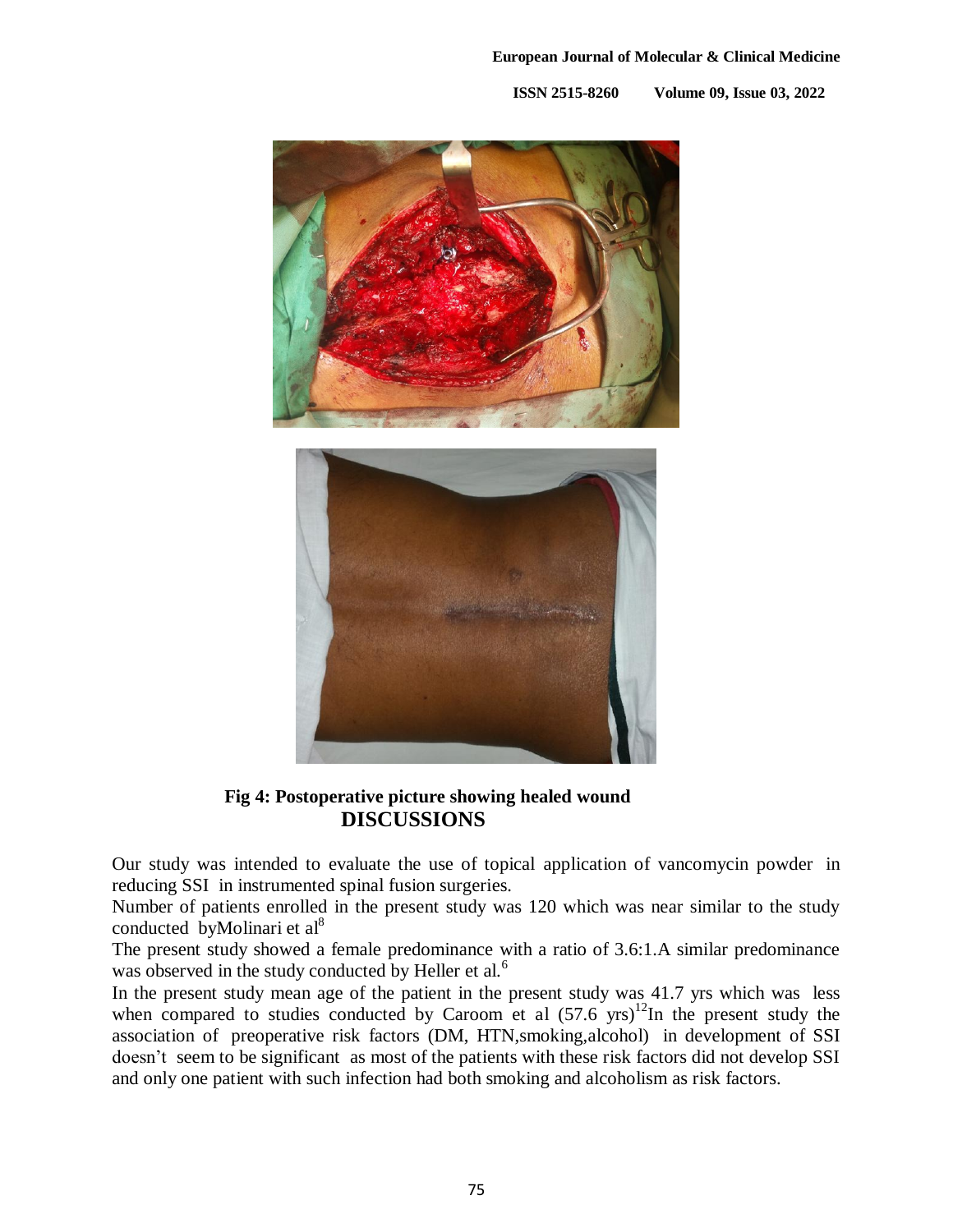Similar finding was noted in the study conducted by Strom et  $al<sup>11</sup>$  and Caroomet al <sup>12</sup>wherein patients without these risk factors developed SSI.

None of the patients in the present study had history of prior lumbar surgery .In the study conducted by Strom et al  $11_{53}$  only one patient (total 110) was documented with such history and there was no correlation of this factor to the development of SSI in this patient.

In the present study, motor deficits were seen in 32 patients of test group and 28 patients of control group whereas both motor and sensory deficits were seen in 25 and 30 of test and control groups respectively.

| UUMMUMA ADAVAA UA WULAULUU |                                                           |                 |  |  |
|----------------------------|-----------------------------------------------------------|-----------------|--|--|
| Deficit                    | Strom et al <sup>11</sup> (Test, control)   Present study |                 |  |  |
|                            |                                                           | (Test, control) |  |  |
| <b>SENSORY</b>             | 5,8                                                       | 0.0             |  |  |
| <b>MOTOR</b>               | 6,11                                                      | 32,28           |  |  |
| MOTOR+SENSORY              | 11.9                                                      | 25,30           |  |  |
| None                       |                                                           |                 |  |  |

## **Table: 18 Comparision of deficits:**

Mean number of levels of fusion in both test and control groups (1.13,1.11) were less in the present study relative to studies conducted Strom et al  $\mu$ , caroom<sup>99</sup> et al.<sup>12</sup> This difference is due to more number of single level fusions in the present study.

### **Table :19Comparision of mean levels of fusion:**

| <b>Study</b>               | <b>Test</b> | <b>Control</b> |
|----------------------------|-------------|----------------|
| Strom et al 11             | 4.8         |                |
| Caroom et al <sup>12</sup> | 5.2         | 4.6            |
| Present study              | 1.13        | 1 1 1          |

The following table gives information about Mean operative time and EBL when compared to other studies.

**Table 20: Comparision of mean operative time :**

| Mean operative time (mts) | <b>Test</b> | Control |
|---------------------------|-------------|---------|
| Caroom et al $^{12}$      | 267         | 275     |
| Strom et al <sup>11</sup> | 257         | 185     |
| Present study             | 238.6       | 221.2   |

The Mean operative time and EBL in studies conducted by Caroom and Brain et al were relatively more compared to the present study which might be attributed to more number of spinal fusions done in these studies.(5.2,4.8)

The organism that was isolated from patients with SSI in the present study are staphylococcus aureus and staphylococcus hemolyticus which were very similar to the studies conducted by Heller et al  $^{6}(1992)$  and Abhijeet et al  $^{7}(2016)^{8}$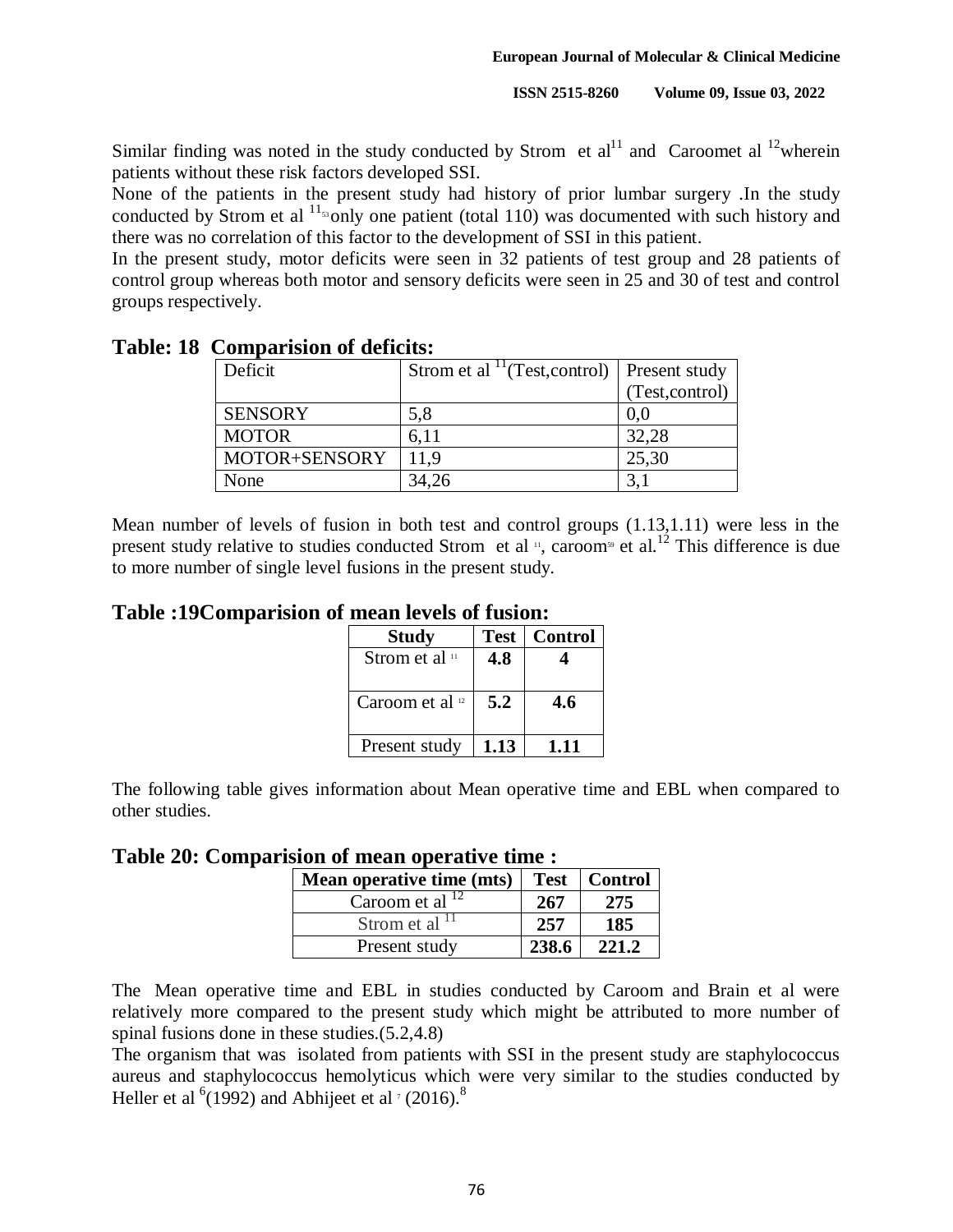#### **SSI:**

The following table gives information that the incidence of SSI was low in test group in the studies conducted by, Nicolas et al  $9$  whereas in the recent study of Bo-Kyung et al  $10$ <sup>the</sup> incidence of SSI was more in test group which was similar to the present study.

In the present study, the incidence of SSI in the test group were more when compared to control group and the risk factors like diabetes, hypertension, smoking, alcoholism ,prior lumbar surgery, duration of surgery were not significant in development of these infections and topical vancomycin application did not reduce infections in two of these patients.

Major limitations in the present study were low sample size and short follow up periods and so further large volume studies with longer follow up periods are needed to know the efficacy of topical application of vancomycin powder in spinal fusion surgeries.

### **CONCLUSIONS**

In the present study topical application of vancomycin powder did not reduce the incidence of SSI and therefore we propose that further large volume studies are needed to authenticate the liberal use of its application in instrumented spinal fusion surgeries.

#### **ACKNOWLEDGMENT**

The author is thankful to Department of Neurosurgery for providing all the facilities to carry out this work.

#### **Conflict of Interest**

The authors declare that they have no conflict of Interest

#### **Funding Support**

Nil

#### **References**

1.Maguire WB. The use of antibiotics, locally and systemically, in orthopedic surgery[.Med J](https://www.ncbi.nlm.nih.gov/pubmed/14202853)  [Aust.](https://www.ncbi.nlm.nih.gov/pubmed/14202853) 1964 Sep 12;2:412-4.

2.Nachmie B, Siffert RS. A study of neomycin instillation into orthopaedic wounds.JAMA. 1968;204:687–689.

3.Lonstein J, Winter R, Moe J, Gaines D (1973) Wound infection with Harrington instrumentation and spine fusion for scoliosis. ClinOrthopRelat Res 96:222–233

4.Haines SJ. Topical antibiotic prophylaxis in neurosurgery.Neurosurgery. 1982;11:250–253.

5.McMillan, D, Lutton, C, Rosenzweig, N, Sriprakash, K, Goss, B, Stemberger, M, Schuetz, M. and Steck, R. (2011) Prevention of Staphylococcus aureus biofilm formation on metallic surgical implants via controlled release of gentamicin. Journal of Biomedical Science and Engineering, 4, 535-542.

6.Heller A, McIff TE, Lai S-M, Burton DC. Intrawoundvancomycin powder decreases staphylococcal surgical site infections following posterior instrumented spinal arthrodesis. [J](https://www.ncbi.nlm.nih.gov/pmc/articles/PMC4229479/)  [Spinal Disord Tech.](https://www.ncbi.nlm.nih.gov/pmc/articles/PMC4229479/) 2015;28(10):E584-E589.